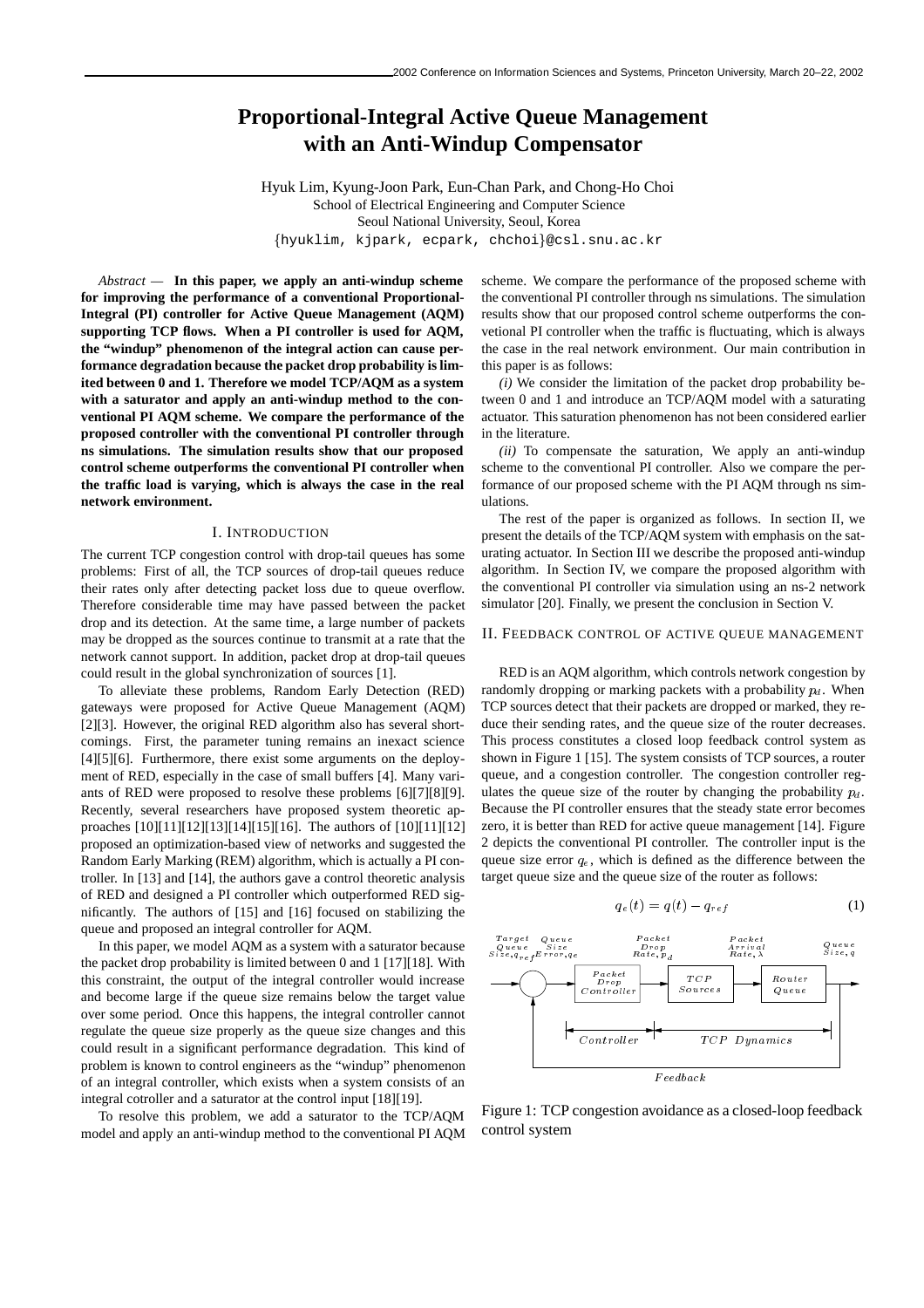

Figure 2: Conventional PI control



Figure 3: PI control with the proposed anti-windup compensator

where  $q_{ref}$  is the target queue size of the router. The drop probability is obtained by limiting the controller output within the range of [0,  $p_{max}$ ] as the following equation:

$$
p_d(t) = \text{sat}(v(t))\tag{2}
$$

$$
sat(x) = \begin{cases} p_{max} & x > p_{max} \\ 0 & x < 0 \\ x & \text{otherwise} \end{cases}
$$
 (3)

where  $p_{max}$  is the maximum drop probability. According to the drop probability, packets are dropped or marked. When the packets are dropped or marked, each of the TCP sources adjusts its window size to reduce its sending rates, and consequently the queue size decreases.

A PI controller consists of a proportional and an integral controller as follows:

$$
v(t) = k_p q_e(t) + k_i \int_0^t q_e(\tau) d\tau \tag{4}
$$

where  $k_p$ ,  $k_i$  are the proportional gain and the integral gain respectively [21]. A PI controller regulates the queue size of the router properly when it operates around the target queue size. However, real network traffic load varies rapidly due to the bursty nature, and sometimes can be much lighter than what is required to maintain the target queue size. If the queue size is smaller than the target queue size for a certain period of time, then the state of the integral controller will become a large negative value, and  $p_d$  will become zero. If this situation is followed by rapid traffic increase, a buffer overflow will occur because the state of the integral controller will be negative for a considerable time. Consequently the performance of the congestion control degrades significantly.

#### III. PI CONTROL WITH AN ANTI-WINDUP COMPENSATOR

Here we adopt an anti-windup scheme in [22] [23]. Actually this scheme is a special case of a more general method, i.e. a dynamic anti-windup scheme in [24] [25] [26].

First we formulate the state-space representation of the AQM system. We use a linearized version of the TCP dynamics in [13]. Here

we use the incoming rate  $r_{in}(t)$  instead of the window size as a sate variable. Further we ignore the delay in the control input. The TCP model is as follows:

$$
\dot{\boldsymbol{x}}_p(t) = A \boldsymbol{x}_p(t) + B u(t) \tag{5}
$$

$$
y(t) = Cx_p(t) + Du(t)
$$
 (6)

$$
u(t) = \text{sat}(v(t))\tag{7}
$$

where  $\bm{x}_p(t) = (\delta q(t), \delta r_{in}(t))^T$ ,  $u(t) = p_d(t), A = \begin{pmatrix} 0 & 1 \\ 0 & a \end{pmatrix}, B =$  $(0, b)^T$ ,  $C = (1, 0)$ ,  $D = 0$ ,  $a = -\frac{2N}{R^2 C_l}$ , and  $b = -\frac{2C_l}{3N}$ . Here R,  $N$ , and  $C_l$  are the round-trip time, the number of TCP sessions, and the link capacity, respectively.

Also we represent the conventional PI controller as follows:

$$
\dot{x}_c(t) = Fx_c(t) + Ge(t) \tag{8}
$$

$$
v(t) = Hx_c(t) + Le(t)
$$
\n(9)

$$
e(t) = r(t) - y(t) \tag{10}
$$

where 
$$
F = 0
$$
,  $G = 1$ ,  $H = k_i$ ,  $L = k_p$ , and  $r(t) = q_{ref}$ .

## *A*. *Dynamics of the closed-loop system in the absence of the saturating actuator*

From (15) and (16) in [23] we can get the following as dynamics of the closed-loop TCP/AQM system in the absence of the saturating actuator. This corresponds to the case when  $u = v$  in the Figure 3.

$$
\begin{bmatrix} \dot{x}_c \\ \dot{x}_p \end{bmatrix} = A_l \begin{bmatrix} x_c \\ x_p \end{bmatrix} + \begin{bmatrix} 1 \\ 0 \\ k_p b \end{bmatrix} r
$$
 (11)

where

$$
A_l := \begin{bmatrix} 0 & -1 & 0 \\ k_i & 0 & 1 \\ k_i b & -k_p b & a \end{bmatrix}
$$
 (12)

## *B*. *Dynamics of the closed-loop system in the presence of the saturating actuator*

By similar manner, from Figure 3 we get the following as dynamics of the closed-loop TCP/AQM system in the presence of the saturating actuator.

$$
\begin{bmatrix} \dot{x}_c^{sat} \\ \dot{x}_p^{sat} \end{bmatrix} = A_{sat} \begin{bmatrix} x_c^{sat} \\ x_p^{sat} \end{bmatrix} + B_{sat} \tag{13}
$$

where

$$
A_{sat} := \begin{bmatrix} k_i M & -(1 - k_p M) & 0 \\ 0 & 0 & 1 \\ 0 & 0 & a \end{bmatrix}
$$
 (14)

$$
B_{sat} := \begin{bmatrix} (1 - k_p M)r + M \cdot \text{sat}(v) \\ 0 \\ b \cdot \text{sat}(v) \end{bmatrix}
$$
 (15)

Note that we do not consider the operating modes as in [23]. The reason is that the upper saturation is not possible in physical sense. If the drop probability is equal to one, it means that all the incoming packets will be dropped. Actually in this case the contol input is infinite, which is not with the model in (5), (6), and (7). This comes from the fact that the model is valid only when the drop probability is small enough. The physical meaning of the lower saturation is that it is impossible at the router to generate packets when the incoming traffic is less than the link capacity. Consequently we only need to consider the lower saturation case.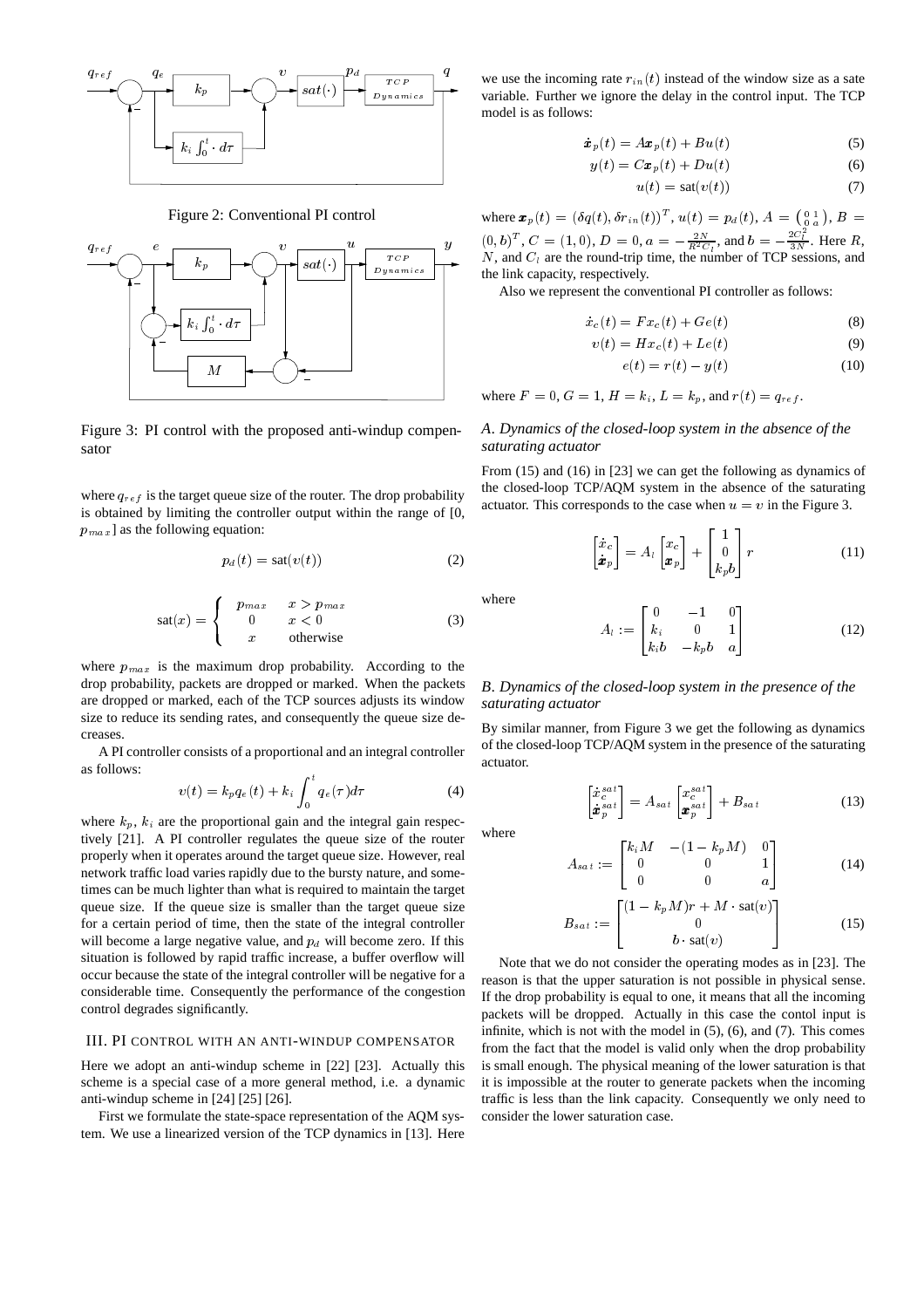Now we need the following assumptions for determining the value of M

(A1) The plant is open-loop stable.

(A2) The controller provides acceptable nominal performance in the absence of the saturating actuator.

 $(A3) A - B(I + LD)^{-1} LC$  is nonsingular.

We can easily check that assumption (A1) is satisfied from (5). Assumption (A2) is also satisfied if we assume that we have designed a PI controller by following the guideline in [14]. Also we can check Assumption (A3) easily from (5) and (6).

Now let  $(\bar{x}_c, \bar{x}_p^T)^T$  denote the equilibirum point of (11) and  $(\bar{x}^{sat}_{c}, (\bar{x}^{sat}_{p})^{T})^{T}$  denote the virtual equilibrium point of (13). The design objective is to choose  $M$  such that the distance between these two equilibrium points is as close as possible. If we let  $(\tilde{x}_c, \tilde{x}_p^T)^T :=$  $(\bar{x}_c - \bar{x}_c^{sat}, (\bar{x}_p - \bar{x}_p^{sat})^T)^T$ , then we have the following result.

**Theorem 1.** If Assumptions (A1)–(A3) are satisfied, the solution  $M$  of

$$
\min_{M} J = [\tilde{x}_c^2 + \tilde{x}_p^T \tilde{x}_p]^{1/2}
$$
\n(16)

is uniquely determined by

$$
M = 1/k_p. \tag{17}
$$

*Proof.* We have the following objective function

$$
J = \|(\tilde{x}_c, \tilde{x}_p)\|
$$
  
=  $[\tilde{x}_c^2 + \tilde{x}_p^T \tilde{x}_p]^{1/2}.$  (18)

From Theorem 1 in [23], the solution M of minimizing (18) is uniquely determined by

$$
M = G(D - CA^{-1}B)[(I + LD) - LCA^{-1}B]^{-1}
$$
 (19)  
=  $GD(I + LD)^{-1}$   
 $-G[I - D(I + LD)^{-1}L]C$   
 $[A - B(i + LD)^{-1}LC]^{-1}B(I + LD)^{-1}$ . (20)

By  $(5)$ ,  $(6)$ ,  $(7)$ ,  $(8)$ ,  $(9)$ , and  $(10)$  we get the following after some simple algebraic calculation.

$$
M=1/k_p.
$$

This completes the proof.

*Remark 1:* The proposed scheme happens to be same with the socalled "conditioning" technique [17]. However the design objective of the proposed scheme is quite different from the conditioning technique.

*Remark 2:* Here we adopted a static compensation method in [23] and designed an anti-windup compensator for nominal system, i.e. given values of  $N$  and  $R$ . However, there is also a dynamic compensation method proposed by Park and Choi [24] [25] [26]. The deployment of the dynamic compensation method will be future work.

*Remark 3:* While designing the anti-windup compensator, we did not consider the delay in the control input. Consequently the performance of the proposed scheme will degrades in the presence of the delay. The consideration of the delay will also be future work.

Now consider the stability of the proposed scheme. Here we address the *total–stability* of the system [27].

**Theorem 2.** The overall system is *totally stable* under Assumptions  $(A1)$  and  $(A2)$ .



Figure 4: Experiment I; PI control

*Proof.* Suppose the overall system satisfy Assumptions (A1) and (A2). Then, from Theorem 2 in [23] the overall system is stable if  $F - MH$  is Hurwitz. With the TCP/AQM system  $F - MH =$  $-k_i/k_p$  where  $k_i$  and  $k_p$  are positive constants. This completes the proof. П

## IV. SIMULATIONS

#### *A*. *Experiment I*

 $\Box$ 

In the first experiment, we evaluate the performance of recovery from an empty queue size. Because of the bursty nature of TCP flows, the flows can suddenly change from zero to maximum link capacity. This fluctuation is modeled by square waves of TCP flows. The number of TCP connections is 500, and these connections are alternatively on and off for 40 sec and 20 sec, respectively.

Figure 4 shows the result of the conventional PI control. Because TCP flows begin at  $t = 20$  sec., there is no incoming packet in the router during the first 20 sec. Because the target queue size is 400 packets as given in Table I, and this queue size error makes the output of the PI controller become a large negative value during the first 20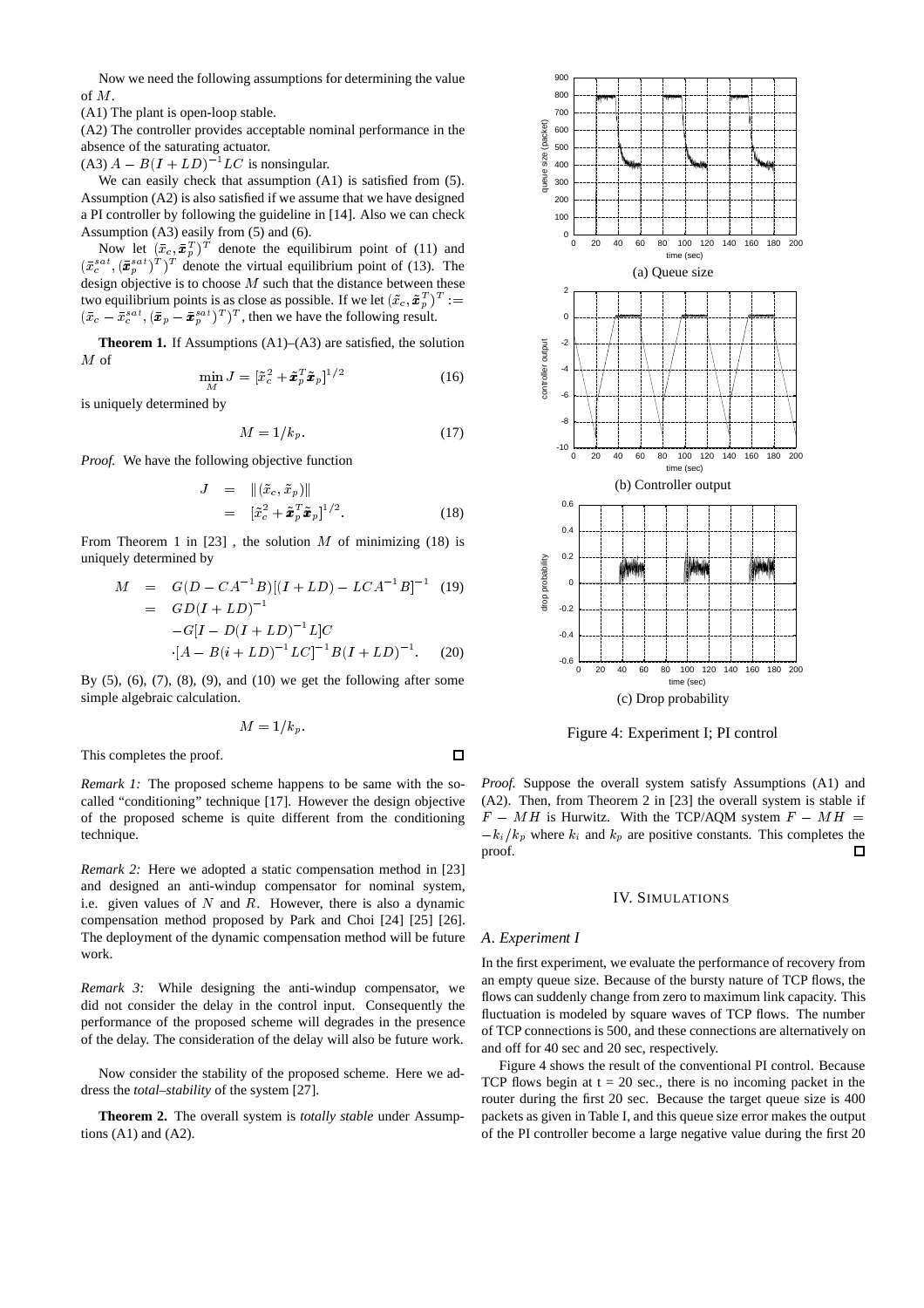

Figure 5: Experiment I; PI control with the proposed antiwindup compensator

sec. As shown in Figure 4 (b), the controller output decreases linearly before the TCP flows begin, while the drop probability is limited to zero. After the flows begin at  $t = 20$  sec., the controller output still remains negative for about another 20 seconds, and consequently the drop probability remains zero until about  $t = 40$  sec. This results in a buffer overflow.

When we apply the proposed scheme to the PI controller, we can prevent the integral term from increasing during saturation period. Before TCP flows begin at  $t = 20$  sec, the controller output is bounded above -0.6 as we can see in Figure 5 (b). The proposed anti-windup compensator helps the PI controller operate in the linear region after the underflow finishes. The anti-windup algorithm yields a short settling time at the cost of producing an overshoot of the queue size.

The experiment shows that a low TCP flow induces inevitable queue size error in the input of the PI controller, and this results in buffer overflow. This buffer overflow can be avoided by using an antiwindup method. The proposed scheme shows fast recovery from the empty queue size with the overshoot of queue size. In the following experiment, we will evaluate the effect of the slow response on the performance of AQM.



Figure 6: Experiment II; PI control

## *B*. *Experiment II*

In the second experiment, we dynamically increase the number of active TCP connections by 100 after each 10-second interval. The number of connections is increased from 100 to 1000.

Figure 6 is the result of the conventional PI controller. The controller waits for the queue size to be higher than the target queue size with the drop probability being zero. When the queue size surpasses the target queue size, the controller tries to reduce the incoming rate by dropping or marking the incoming packets. Because the incoming rate is not high enough, the initial packet drop, whose probability is proportional to the queue size error, results in the empty buffer for about 1.5 seconds. After the under-utilization, the controller produces a large overshoot. The PI controller with the anti-windup compensator produces no overshoot after the initial under-utilization as shown in Figure 7. The experiment shows that PI controller with the proposed scheme performs better than the conventional PI controller.

## V. CONCLUSION

The conventional PI controller outperforms RED significantly. However, the drop probability is limited between 0 and 1, and this can degrade the performance of the conventional PI controller. To resolve